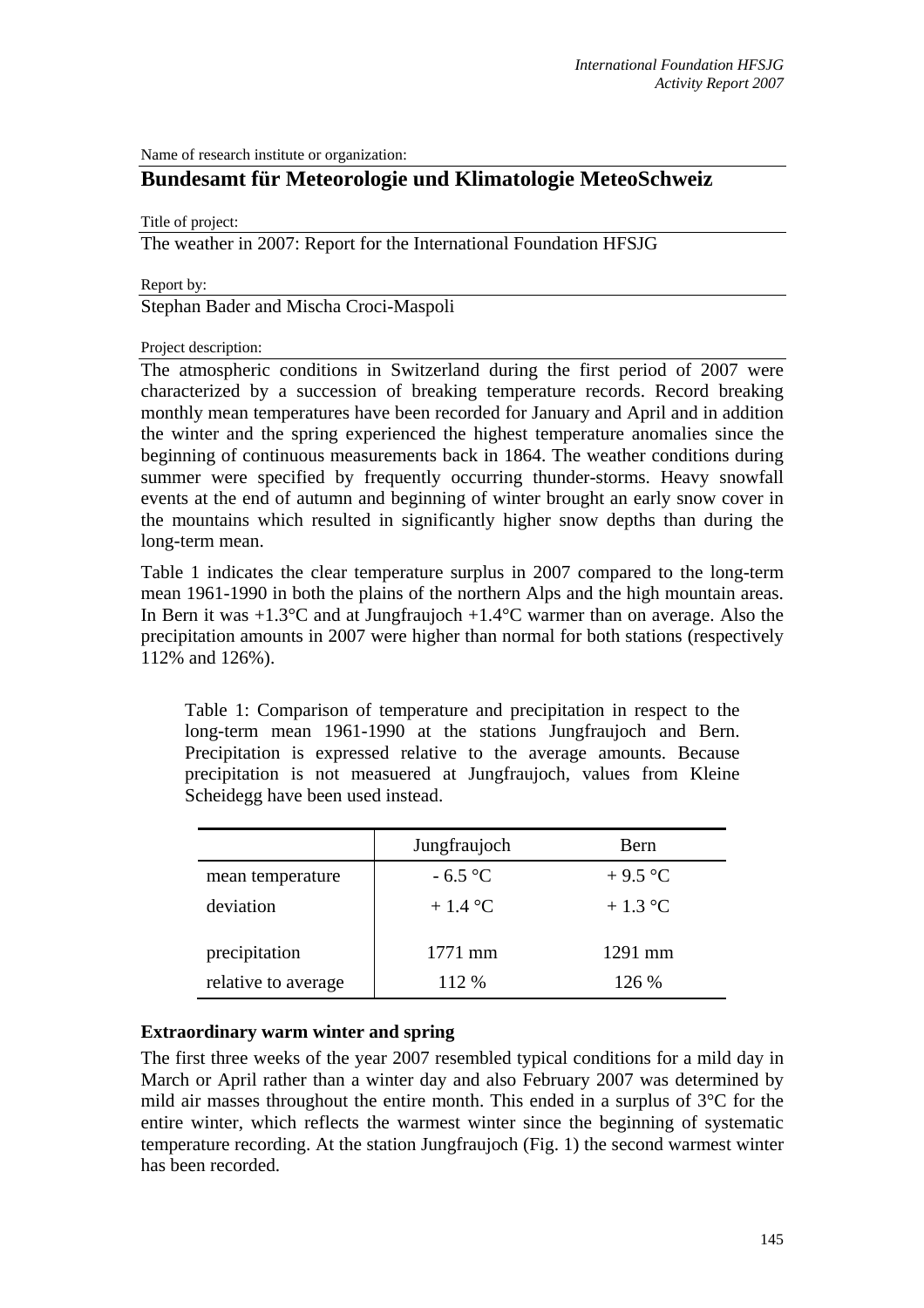

Figure 1: Winter temperatures (1938-2007) measured at the Jungfraujoch station (homogeneous dataset). The winter 2007 (-10.1°C) indicates the second warmest winter during this measurement period.

The continuing warm conditions had also implications for the snow cover. Up to this end in particular the plains of the northern Alps as well as the northern Alps experienced below average snow fall. Finally, but only for a short intermezzo, winter reached Switzerland at the beginning of spring. It was on 22 March to the 23 March that various towns in the German part of Switzerland obtained a significant amount of snow with almost 30 cm whereas the northern Alps received up to 1 meter of fresh snow.

Complete opposite conditions dominated the April 2007. Switzerland experienced the highest monthly mean temperatures on record. On average, the temperature anomalies reached 5.5°C and in higher altitudes they even obtained 6 - 7.5°C. These anomalous high temperatures exceeded the foregoing maximum by more than 1.5°C. Note, however that the anomalies at Jungfraujoch station were less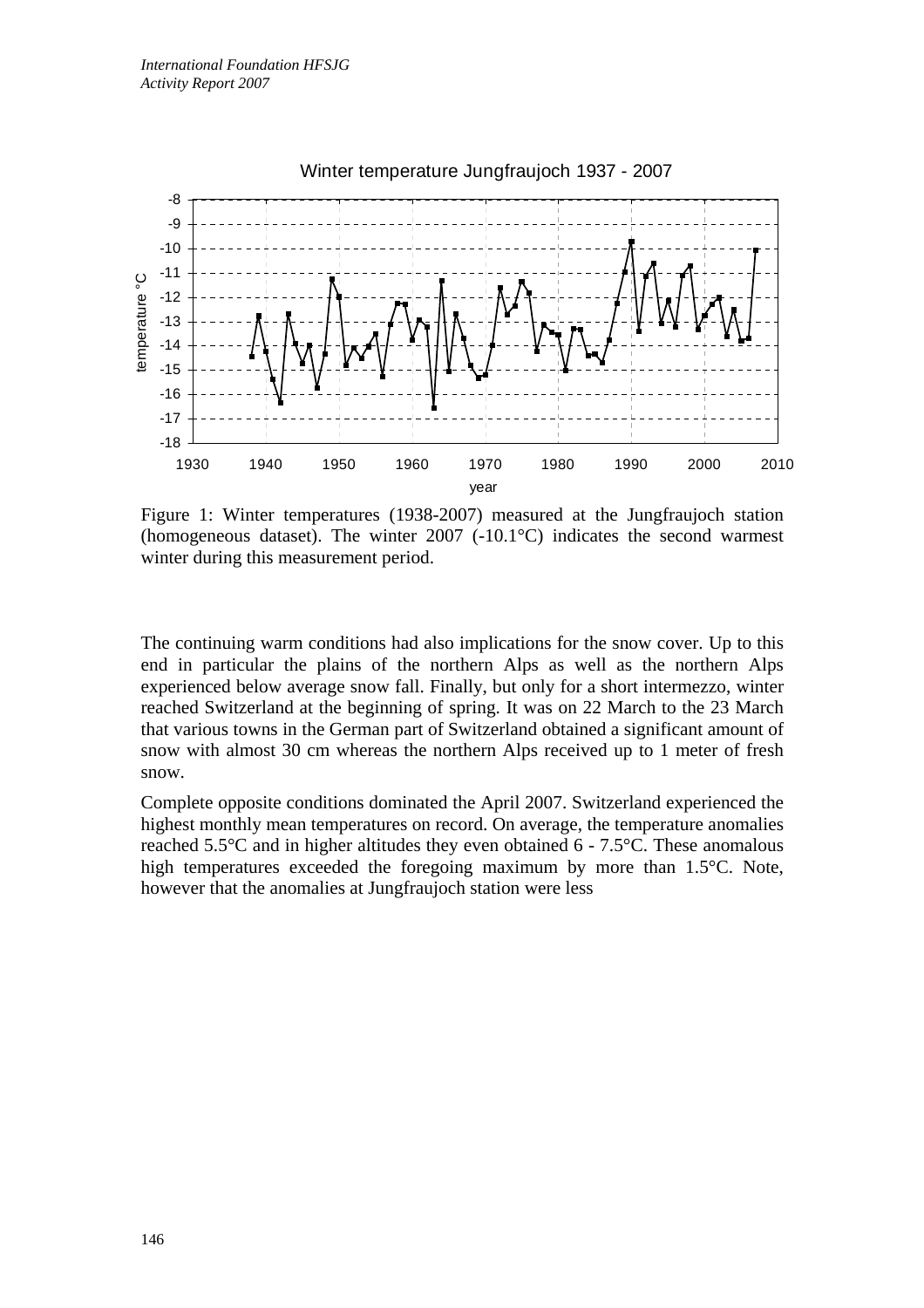

Figure 2: Spring temperatures 1937-2007 measured at the Jungfraujoch station (homogeneous dataset). The spring 2007 (-7.7C) indicates together with spring 2003 the fourth warmest winter during this measurement period.

Switzerland not only experienced new temperature records but also an exceptional drought. In most of the country less then 30% of the normal precipitation amount was measured. The Ticino and Engadin got less than 20% and some parts of Switzerland got no precipitation at all during this month.

It was primarily the exceptional warm April 2007 that contributed to a new temperature record for the spring season of about  $3.3^{\circ}$ C above the long-term mean. It is worth to mention that all of the succeeding seasons of autumn, winter and spring experienced a temperature anomaly of about 3°C respectively.

#### **The summer 2007 – A stormy season**

Shortly after the beginning of the meteorological summer, the weather conditions put their worst instincts on display. The first 10 days in June 2007 were characterized by a multitude of thunderstorms spreading over entire Switzerland and causing considerable damage. During the evening of the 8 June 2007 the rain gauges registered 100 mm of rain within 1 to 2 hours in the Langeten catchment which is in the region of the Napf. It is assumed that local precipitation amounts even reached 200 mm. During this event, the river "Langeten" found a new path through the village Eriswil causing serious devastation and also flooded the village Huttwil.

Only about two weeks later at the 21 and 22 June 2007, damage causing conditions hit the eastern part of the northern Alps including the northern flatlands. At the evening of the 20 June 2007 the gauges registered 21 mm of rain within 10 minutes in Chur. This high value has never been reached since the measurements had been started the year 1981. At the same evening powerful thunderstorms were also detected in central Switzerland. For instance the rain gauge "Alpthal" in the region of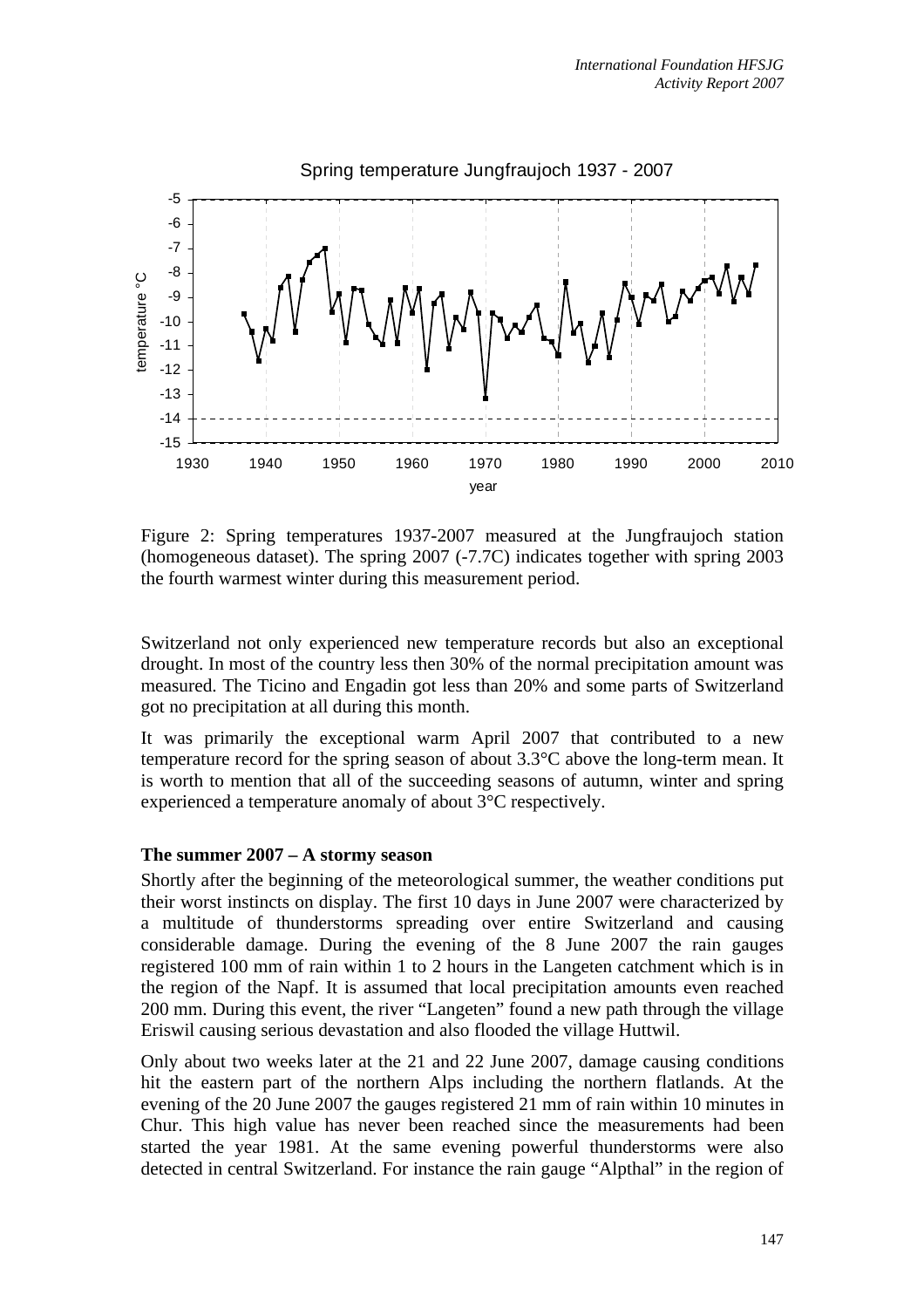Einsiedeln recorded 73 mm of rain within one hour and that amount was responsible for serious devastation.

One day later, in the morning of the 21 June 2007, a fast proceeding storm-front boomed across the flatlands of Switzerland from Lake Geneva to Lake Konstanz. The black cloud literally swallowed all the villages on its path and turned the day into night. Berne and Fribourg were hit by heavy showers including floods, stormy winds and several deracinated trees. Towards the east the precipitation amounts decreased slightly, however, the city of Zurich could not manage the vast amount of water. The streets were turning into rivers and the drainage system was desperately overloaded.

The thunderstorms also did not stop in July. At the 19 July the Bernese Oberland was again hit by a large cell of heavy precipitation that eventually caught the region of Interlaken. Hail, with the size of a golf ball or even tennis ball, was responsible for considerable damage in the surrounding. And just the following day a heavy thunderstorm made street and train track impassable in the region of Brünig Pass.

Finally in August the series of thunderstorms came, after two additional extreme events, to its end. First, a southwesterly flow configuration brought moist air from the Mediterranean sea towards the northern Alps and caused long-lasting wet conditions. Some regions of the midlands recorded extreme rain amounts resulting in critical flood conditions. Action forces were fighting against rivers that spill over from the region of Berne towards Aargau and Thur. Fortunately the situation relaxed before the real big damage started. Second, during the last days of August 2007, exceptional thunderstorms hit the Lake District, the Freibergen und the Bernes Jura. Within a very short period some of these areas recorded higher rain amounts than normal for the entire month. Accordingly the effects were obvious resulting in local land slides and floods. Note that the village Lyss has been hit again intensively and this accounts for already the third time during this summer.

Due to the succession of three extraordinary wet summer months some parts of Switzerland, including the western and northwestern parts, experienced the wettest summer since recording in 1864.

## **Golden autumn and early winter**

The first weeks in October were characterized by mild conditions and clear views in the mountains. Temperatures reached almost 20°C in major parts of Switzerland and the northwestern part even got 22°C. After these days Switzerland got caught by cold polar air. The first harbinger of winter was still in October. At the 20 October 2007 a small but area-wide snow cover was measured along the central and eastern Alps at medium altitudes and some areas even got snowfall in the lowlands. Three weeks later Switzerland was hit by the first considerable winter outbreak. Within one week all central and eastern Alps were fully covered by snow and above 1000 asl the snow depth reached  $50 - 100$  cm. The snow showers didn't stop in the following days, which denoted for some regions snow depths of up to 150 cm, whereas the eastern Bernes Oberland, the Gotthard region and parts of Grisons got 100 cm. Winter resorts could never open so early in the season.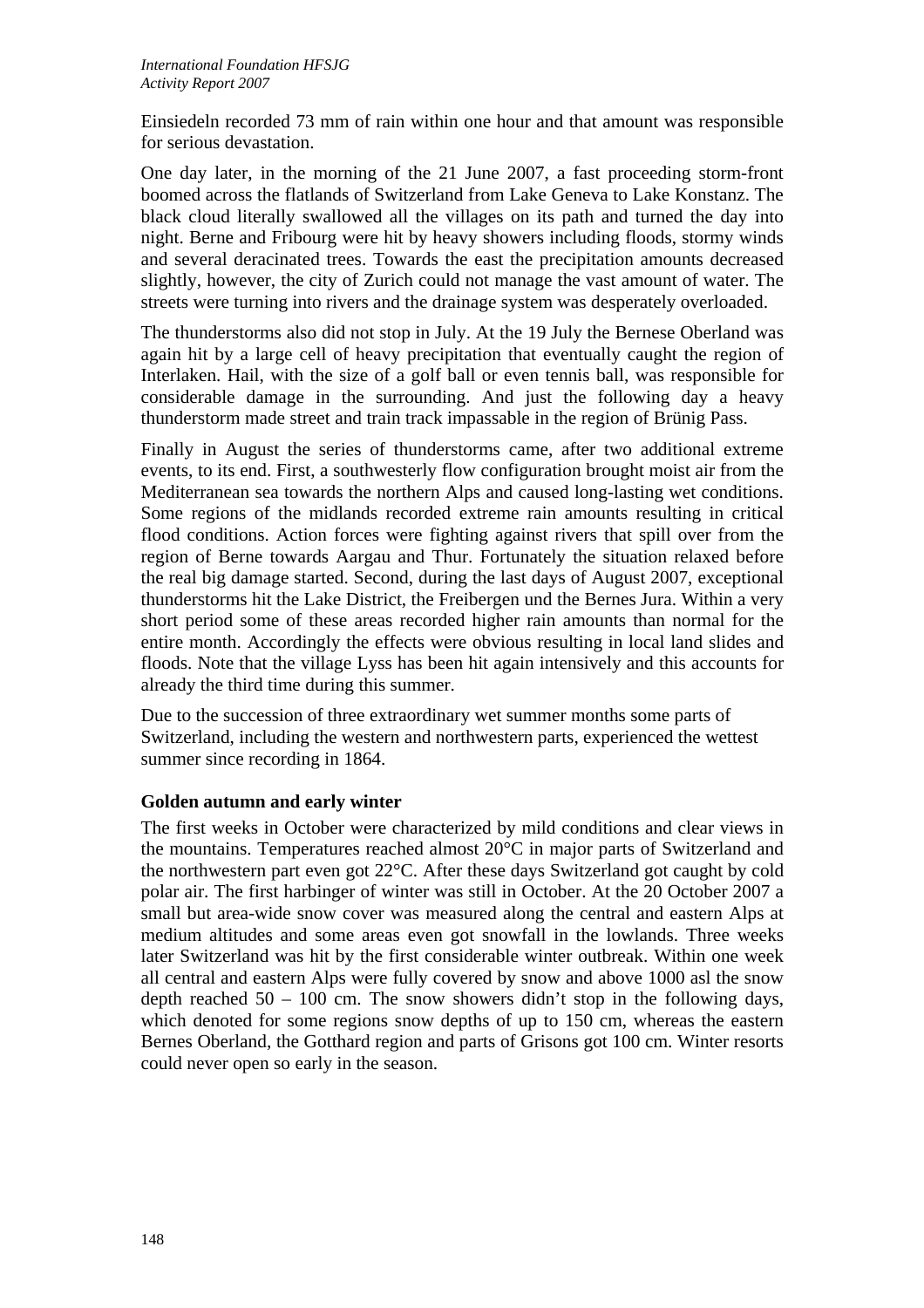### **After a strong Föhn periode snow again**

Towards the end of November, a strong Föhn period wiped away almost the entire snow cover at lower altitudes. However, from the 9 to 12 December 2007 an additional snow period, this time including the Valais, with intensive snow falls and low temperatures let the snow depths again accumulate far above the long-term mean for this time of the year. Together with the sunny conditions in the second half of the December the ski areas experienced a perfect start into the winter season 2007/2008.



Figure 3: Time series of the daily mean temperatures in 2007 measured at the station Jungfraujoch. Color bars represent anomalies in respect to the long-term mean 1961- 1990 and red indicates positive and blue negative anomalies. The dashed lines represent the standard deviation.

Address: MeteoSchweiz Krähbühlstrasse 58 Postfach 514 CH-8044 Zürich

Tel. +41 44 256 91 11 URL: http://www.meteoschweiz.ch